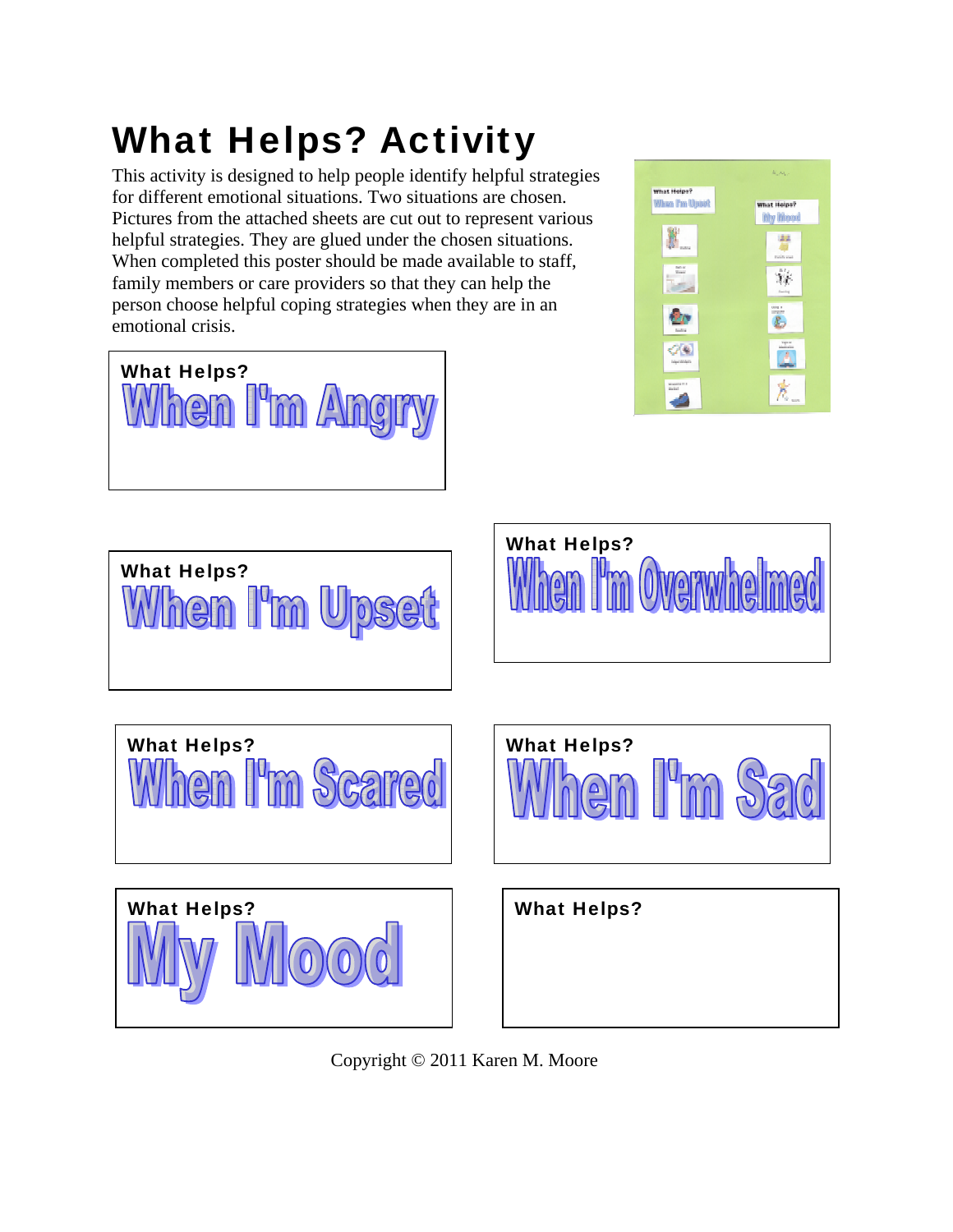| Weighted vest      | Weighted Lap<br>Pad                  | <b>Fidget Widgets</b> | Doing artwork                                        |
|--------------------|--------------------------------------|-----------------------|------------------------------------------------------|
| Relaxation<br>CDs  | Wrap in a Blanket                    | Hot or cold drink     | Hugging a pillow                                     |
| Worry Beads        | <b>Helping Out</b>                   | Coloring              | Working hard                                         |
| Therapy Ball       | Rocking                              | Taking a nap          | Exercise Program                                     |
| <b>Stress Ball</b> | Swinging                             | Reading               | <b>Listening to Music</b><br>Horizons<br>Preschool a |
| Playing a Game     | Relaxation Video<br>Calmer By Nature | Being with a Pet      | Being with Someone                                   |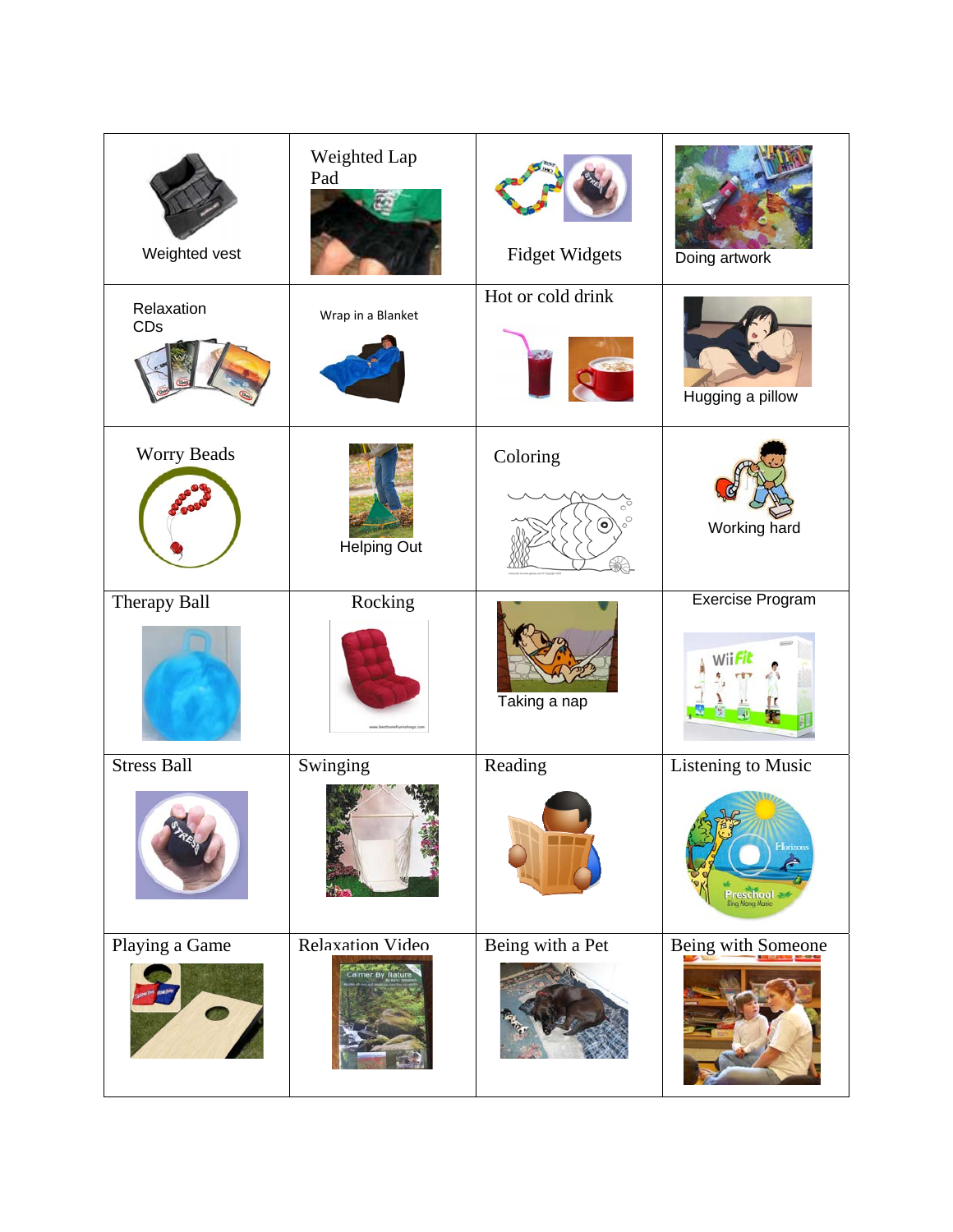| Singing             | Lycra hug            | Liquid Motion Toy   | <b>Making Music</b>  |
|---------------------|----------------------|---------------------|----------------------|
| Theraputty          | <b>Balance Board</b> | Yoga                | Pressure Belt        |
| Massager            | Games                | Hand Cream<br>weend | Sit and spin         |
| Swinging            | Dancing<br>29        | Cushion             | Wrap in a<br>Blanket |
| <b>Favorite Toy</b> | Mouth Tool           | Hideaway            | Sound out headphone  |
| Beanbag Chair       | Being with a Friend  | Scooter             | <b>Crunchy Snack</b> |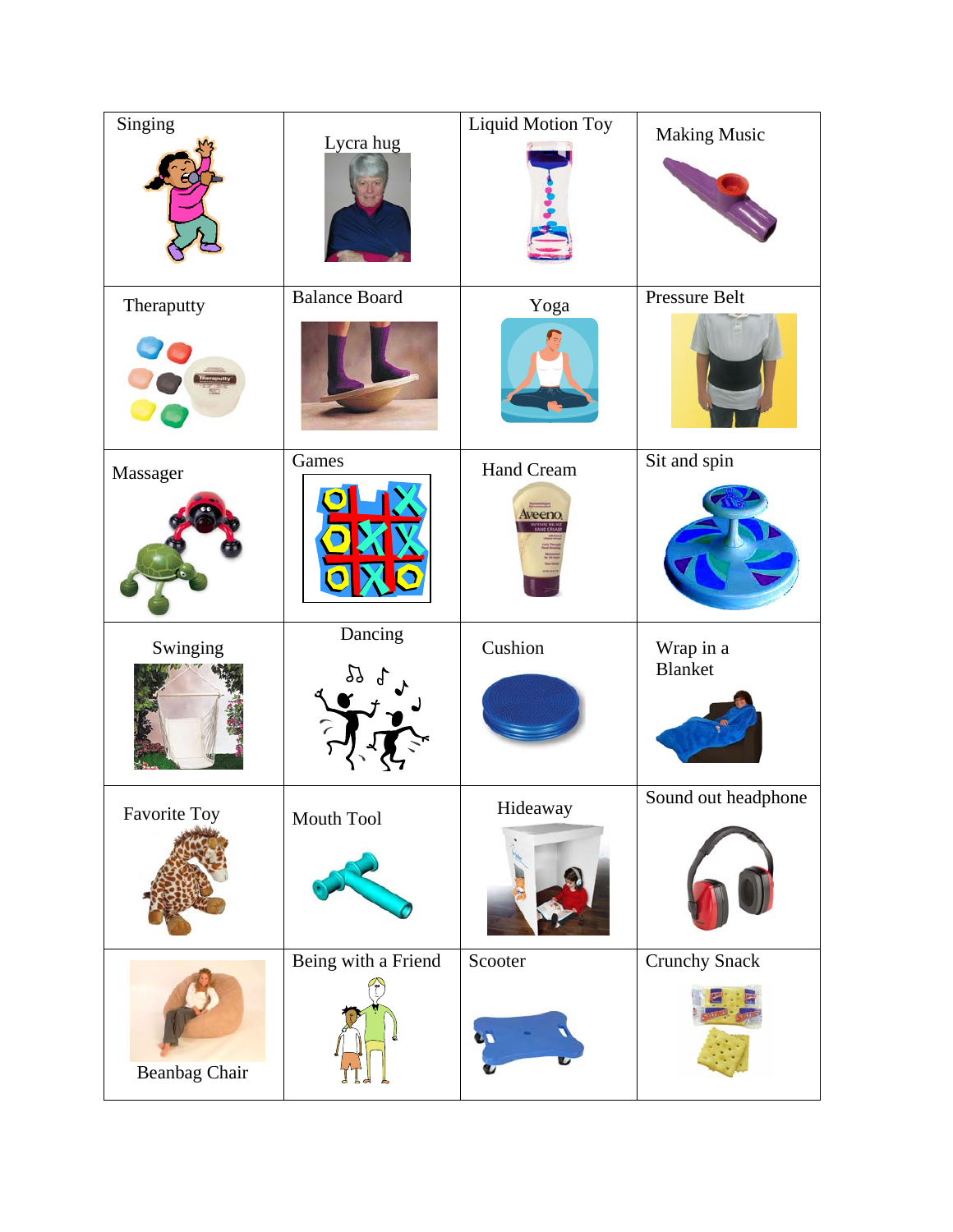| Deep Breathing        | Chewing gum<br><b>ATT</b> | Lollipop follipop<br>Oh lolli lolli lolli | Heavy Therapy Dog       |
|-----------------------|---------------------------|-------------------------------------------|-------------------------|
| Weighted Cap          | Weighted<br>Blanket       | Koosh Ball                                | Aromatherapy<br>scent   |
| <b>Relaxation CDs</b> | Cozy Comforter            | <b>Sound Machine</b>                      | <b>Infinity Walking</b> |
| <b>Bosu Ball</b>      | Ogzz                      | Rocking                                   | Do Not<br>Quiet Place   |
| Lycra<br>wrap         | Beanbag<br>Tapping        | Self<br>hug                               | Popsicle                |
| Doing Activities      | Jumping                   | Walking                                   | Hula Hoop               |